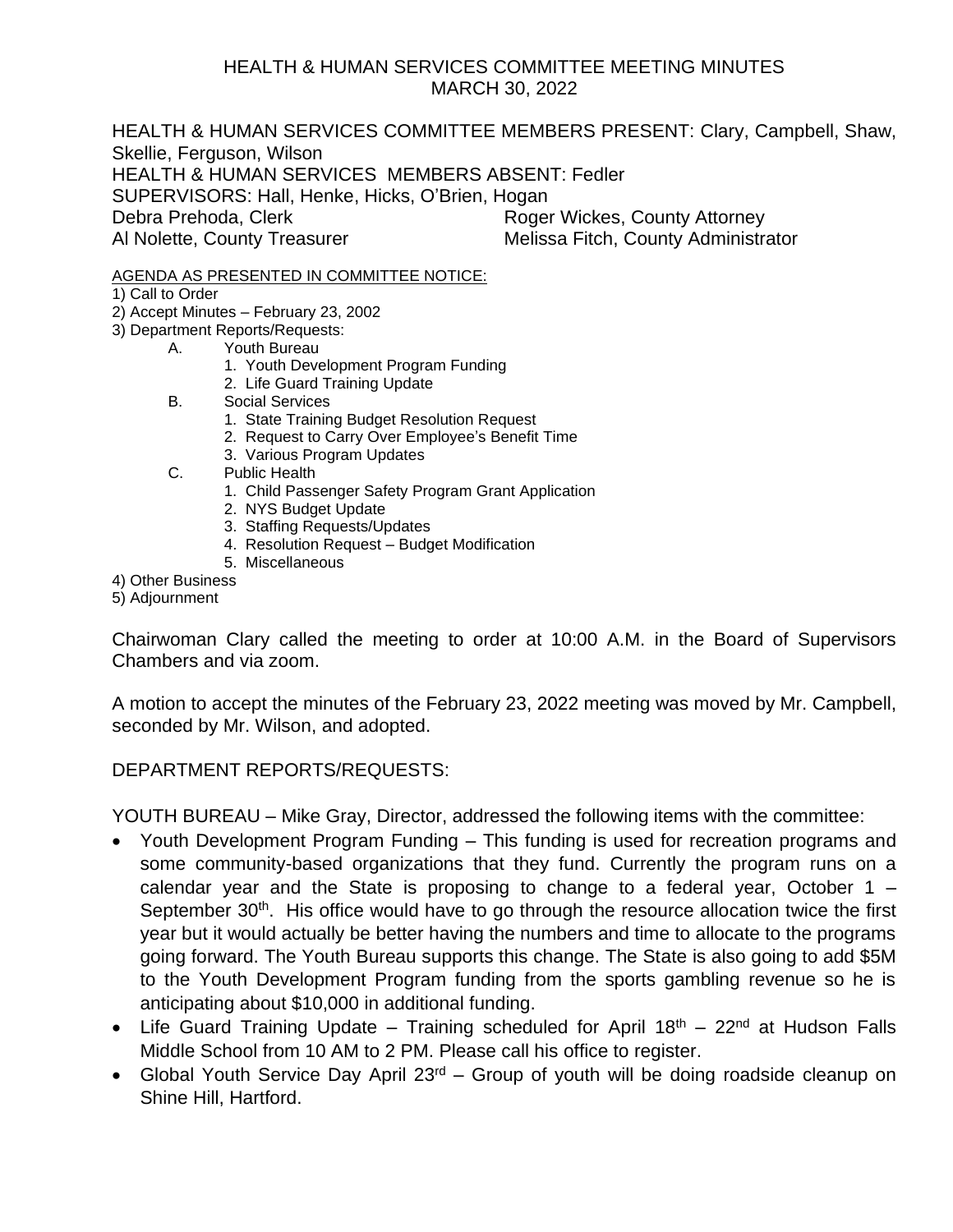• Project List – Supervisors can call the office if they are looking for some assistance with projects. Mr. Hicks mentioned Tri-County United Way community clean up day on May 18<sup>th</sup> in Granville.

DEPARTMENT OF SOCIAL SERVICES: Tammy DeLorme, Commissioner, addressed the following items:

- State Training Budget Resolution Request Received a billing for one youth in OCFS custody in 2020 and has since been discharged in August 2021. The expense would come out of the State Training budget account line in the budget. DSS is responsible for 100% of the bill received but it is only reflective of half the cost of housing the youth in OCFS custody. The bill for 2020 is \$294,461 and the 2021 budget has \$166,000 in the account. Requesting a 2021 budget amendment to address this shortage in the amount of \$128,461. Anticipate being billed next year for the period of January 2021 through August 2021 and noted they only budgeted \$76,000 in the 2022 budget so they will be short next year. A motion to amend 2021 budget to transfer funds between programs to cover 2020 OCFS maintenance chargebacks for a youth in OCFS custody, increasing A.6126.4290 State Training School and decrease A.6100.4290 Medicaid \$128,461 was moved by Mr. Campbell, seconded by Mr. Shaw, and adopted.
- Request to Carry Over Employee's Benefit Time An employee is out on a 12-week FMLA and was required to use all of her sick time before she could draw disability and she is nearing the end of her disability period but her twelve weeks will not have passed. Her anniversary date with the County is right around the end of the disability period and she has seven days of vacation time and requested to transfer over into her new benefit time and will be drawing that down. A motion to forward request to carryover seven days of vacation time to the full Board was moved by Mr. Wilson, seconded by Mr. Ferguson, and adopted. It was noted that the Personnel Committee can approved this request, it does not need to go to the full Board.
- Various Program Updates:
	- $\circ$  Eviction Moratorium The lengthen of time this eviction moratorium has gone on is of concern because if people do not have the money to pay past due amounts, it creates a mass eviction type of scenario. The Commissioner reached out to local courts to get an impact on evictions and the large percentage have not had evictions coming through court. If a tenant or landlord is waiting for the determination on their e-wrap application they are not able to be evicted. The DSS list of current homeless people includes seventeen adults without children – eleven on either parole, probation, or registered sex offenders, and eight families with twelve children and three of the families are the result of evictions. Having more homeless than they have experienced in the last two years. Still worry there will be a bubble going forward of evictions and it will be costly.
	- $\circ$  Status of Office Overall very busy in the areas of SNAP and HEAP and have had to use overtime in their eligibility programs to ensure timeliness of determinations. Child Protective Services is also hopping because of the resignations. Half of the CPS Caseworkers are going through state training and cannot have a caseload until training completed therefore the trained Caseworkers have unusually high caseloads. The new workers can travel with them. take notes and make phone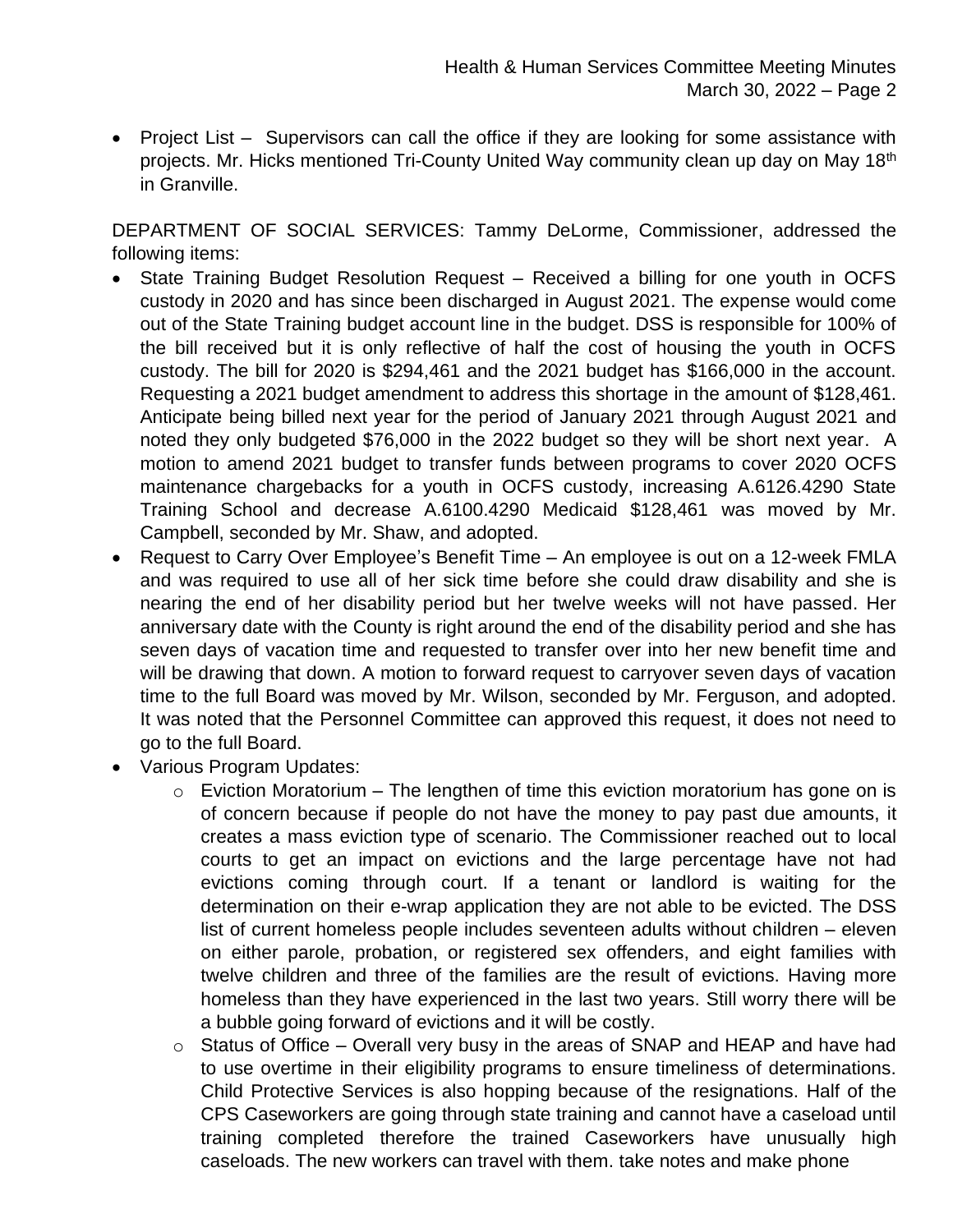calls. There are two CPS units with twelve Caseworkers with six in training unable to carry a caseload at this time.

- o Efficient Use of County Cars Standard practice for Caseworkers to be out in County vehicles and some other titles but it is typically Caseworkers that are seen out in the vehicles. Five units required to travel to meet the regulations of their programs: two Child Protective, an Adult Services, Preventive and HOPE homeless, units. Do understand need to be efficient and productive as possible but sometimes they have to back track to connect with clients.
- $\circ$  Foster Care Staff has been added to start recruiting foster parents and licensing them through DSS. Nearing the end of training for members of this new unit to become trainers and certifiers of foster homes. DSS has already been contacted from six separate households seeking to become licensed foster homes. Planning to beginning training for licensing foster homes later in April. Will be beginning to make purchases to support the training using the American Rescue Plan funds set aside for foster care. The Commissioner will prepare a list of what they need and present it next month to the committee.

PUBLIC HEALTH – Tina McDougall, Director, addressed the following items with the committee:

- Child Passenger Safety Program Grant Application A motion to approve applying for Child Passenger Safety Program grant usually around \$15,000 was moved by Mr. Campbell, seconded by Mr. Wilson, and adopted.
- NYS Budget Update Still in line to receive increase in Article VI state aid to \$577,500 from their current amount of \$500,000. Also reimbursing fringe benefit expenses up to 50% to 75% and that is in addition to the increased Article VI state aid. Both changes are positives for the department.
- Staffing Requests/Updates Fiscal Officer's last day is Friday and moving on to a different position. Plans to bring permission to backfill to the Personnel Committee and they have advertised the position. They are in process of interviewing for their other open positions. Received an application for Director of Patient Services, plan to interview that person by the end of the week and requesting permission to overlap until Assistant Director of Patient Services retires in early June so by the time the person is hired, the overlap would be about one and half months. A motion to approve overlap of positions, Director of Patient Services and Assistant Director of Patient Services, due to retirement was moved by Mr. Campbell, seconded by Mr. Wilson, and adopted.
- Budget Amendment Requesting to transfer funds within the budget to purchase smaller vaccine coolers to take out fewer vaccine vials to their clinics at farms and homebound population. The current coolers are quite large for the amount of vaccine they would be taking. This expense would be covered under COVID or the Immunization grant. A motion to amend 2022 budget increasing A.4006.2625.53 by \$2,600 and decrease A.4006.4625.53 by \$2,600 was moved by Mr. Campbell, seconded by Mr. Ferguson, and adopted.
- Miscellaneous:
	- o Annually LEAP requests donations to use toward their community garden. Public Health is able to purchase items to give to LEAP under the Lead Poisoning